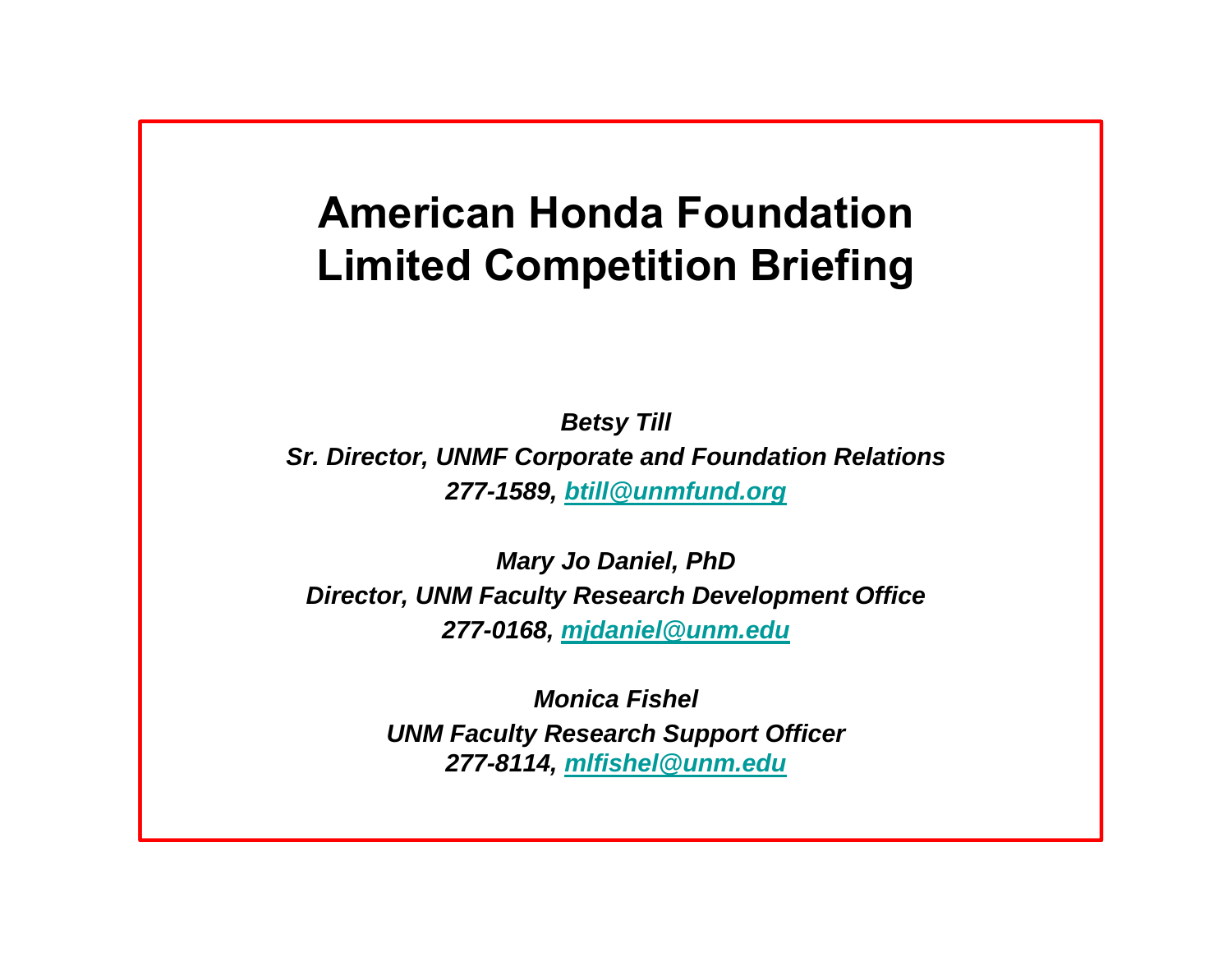# **Overview**

- •Honda Foundation Background
- $\bullet$ Funding Priorities
- •Corporate Beliefs
- $\bullet$ Areas not Funded
- •Programs of Interest
- •Grant Guidelines
- •Application Overview
- •UNM Timeline
- $\bullet$ Honda Grant Process
- •2015 Grant Awards
- •Links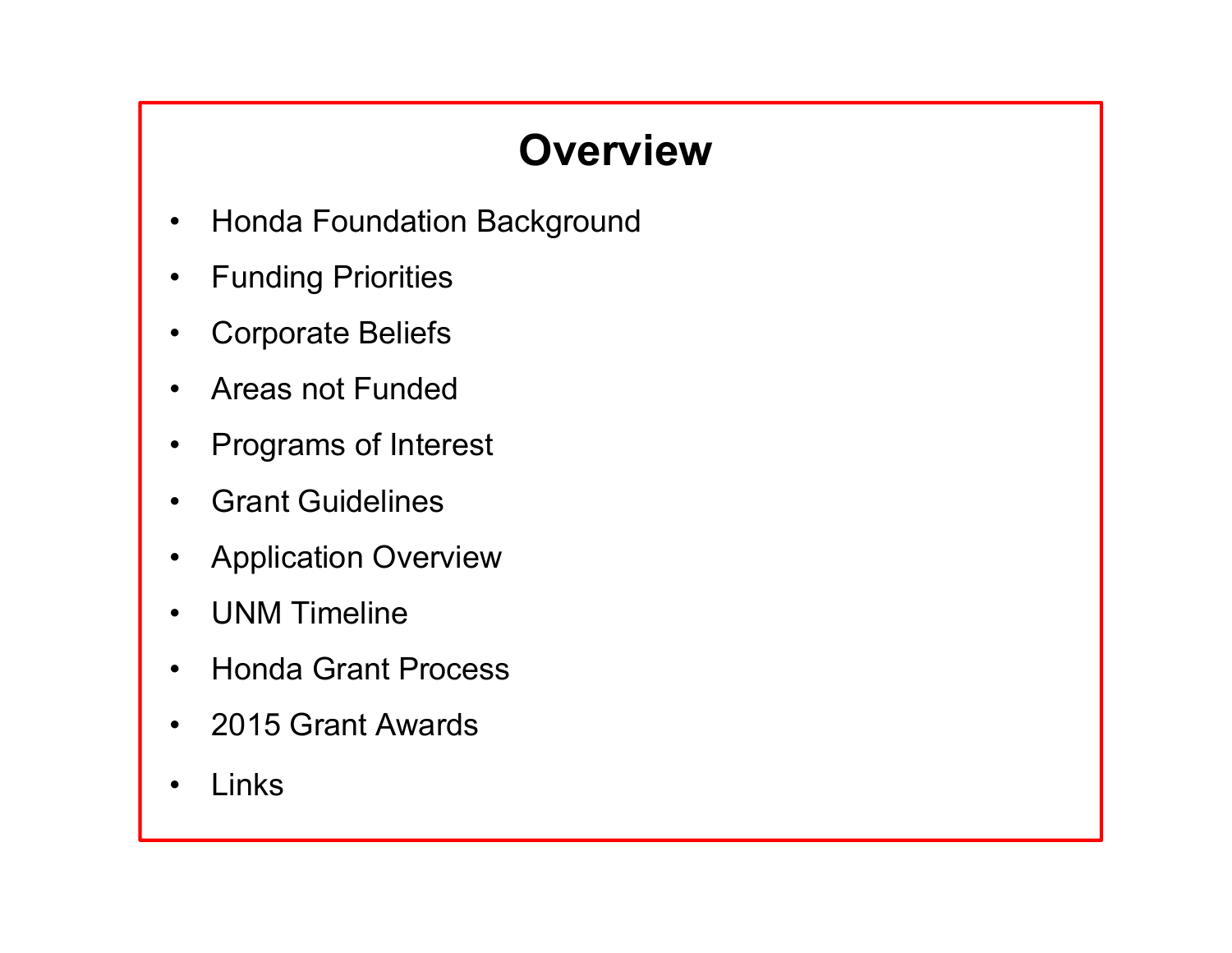## **Background**

- •Established in 1984.
- • Mission is to help meet the needs of American society in the areas of youth and scientific education.
- 2015 Assets: \$32,213,391 Total 2015 Giving: \$1,961,842
- • AMF makes awards only to 501c3 nonprofits so UNM Foundation is UNM's applicant agency for UNM.
- $\bullet$  Even though UNMF applies, grants must be approved by OSP/Pre-Award before submission.
- •Betsy Till manages the donor relationship.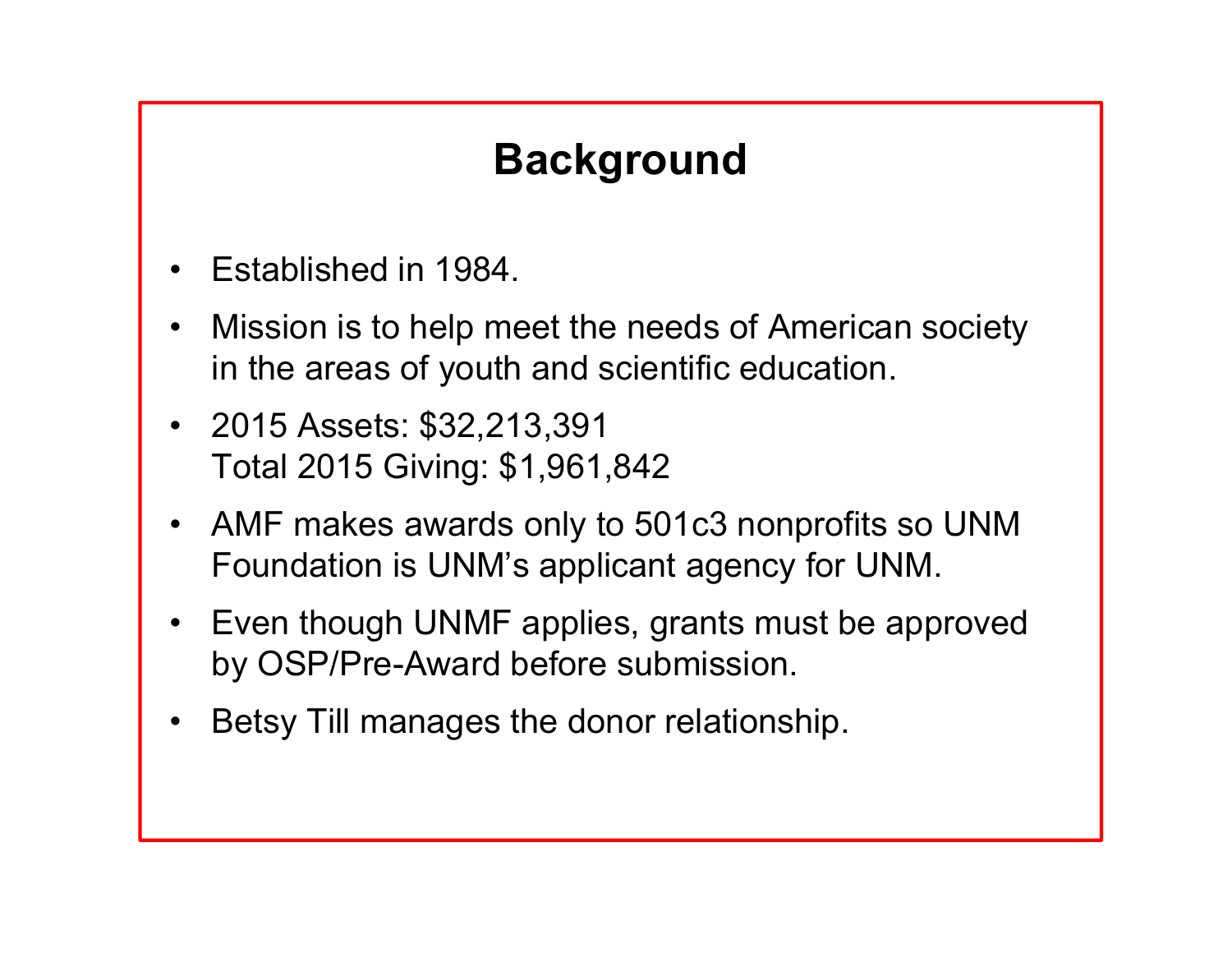# **Funding Priorities**

- Youth education, especially in the areas of science, technology, engineering, mathematics, the environment, job training and literacy.
- "Youth" are defined as pre-natal through 21 years of age.
- • "Scientific education" encompasses both the physical and life sciences, mathematics and the environmental sciences.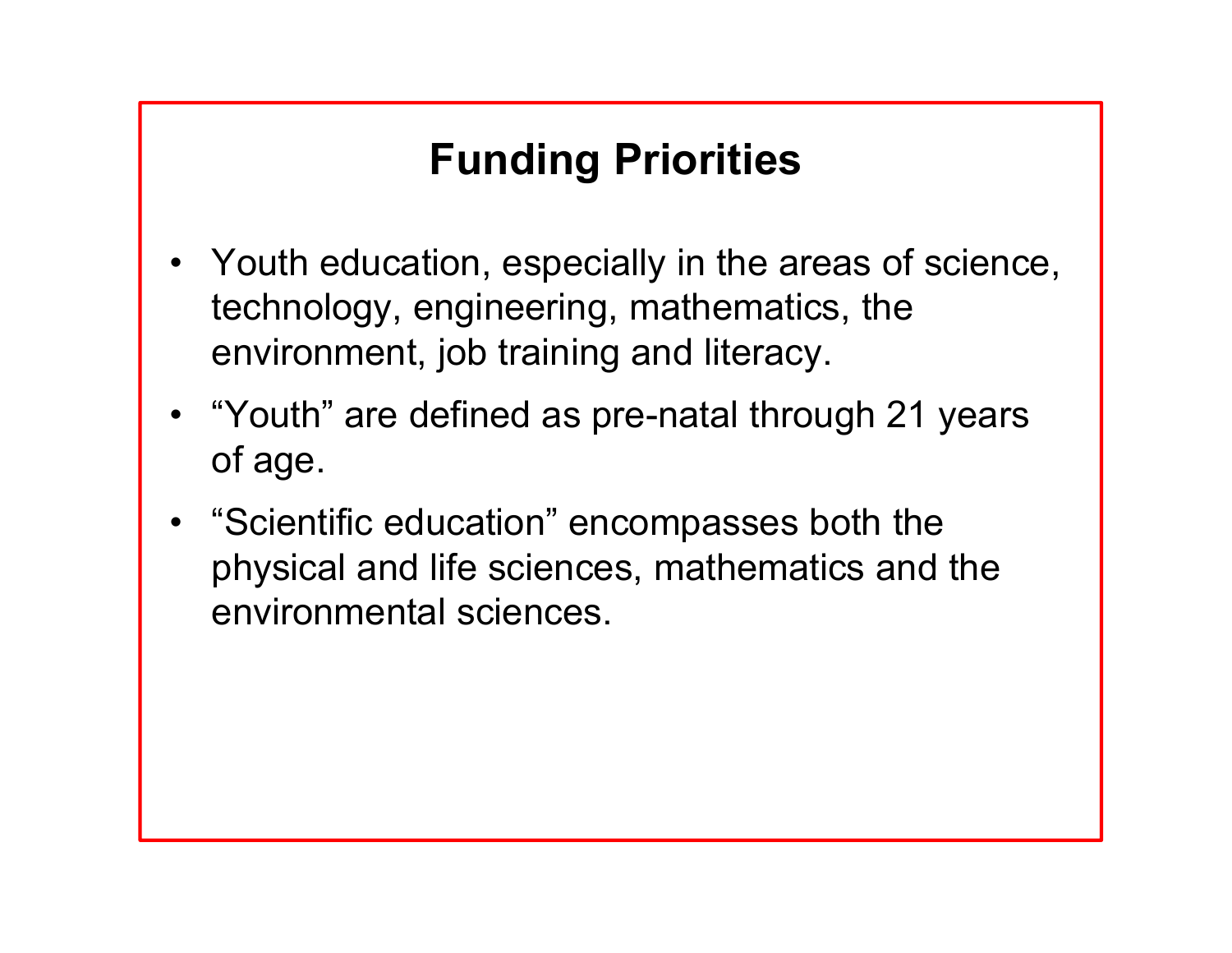#### **Corporate Beliefs**

 $\bullet$  Grants should reflect the basic tenets, beliefs, and philosophies of Honda companies:

*Imaginative, creative, youthful, forward-thinking, scientific, humanistic and innovative.* 

https://www.youtube.com/watch?v=fLCEd8xk1BE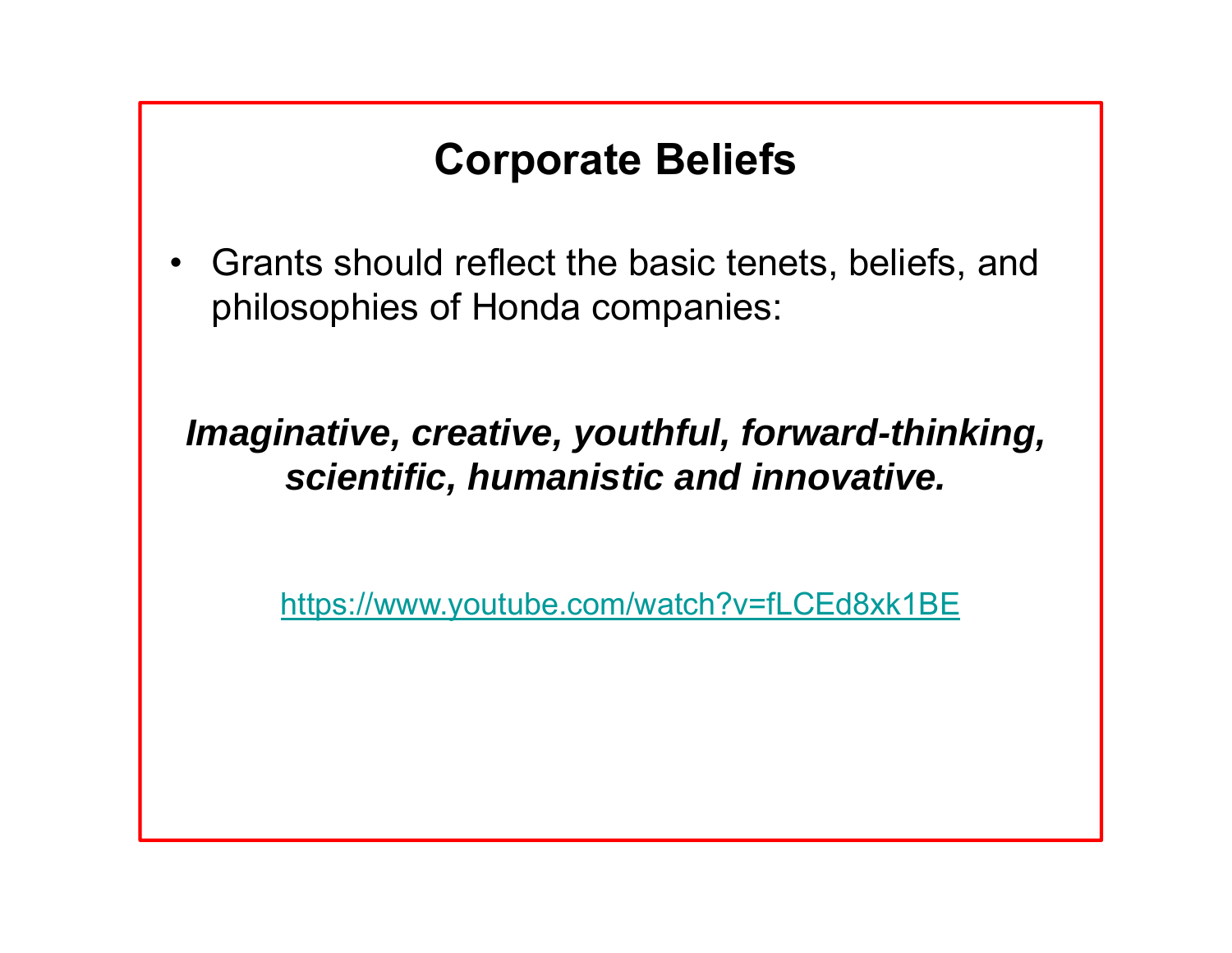#### **Areas Not Funded**

- $\bullet$  The arts, unless it is integrated with the sciences – science, technology, engineering, arts, and mathematics (STEAM).
- •Health and welfare issues.
- •Medical and/or educational research.
- •Programs outside of the United States.
- •Youth recreational activities/playground equipment.
- •Gifts or donations of any Honda product.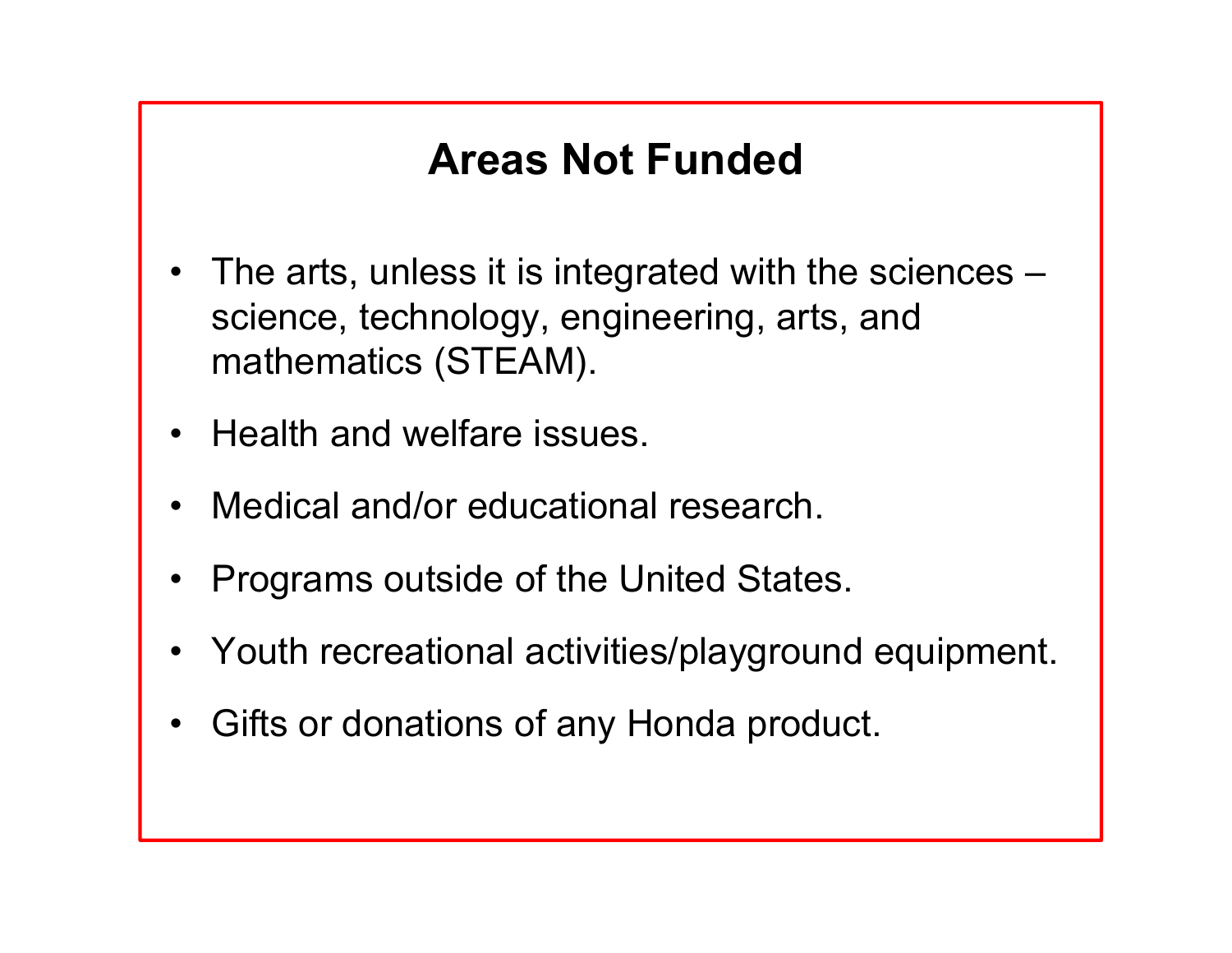# **Programs of Interest**

- • Programs should be:
	- Innovative and creative.
	- –Broad in scope, intent, impact, and outreach.
	- – Possess a high potential for success with relatively low duplication of effort (i.e., other organizations administering the same programs).
	- – Dedicated to improving the human condition of all mankind.
	- – Operate from a position of financial and administrative soundness.
	- – In urgent need of funding (not necessarily financial need).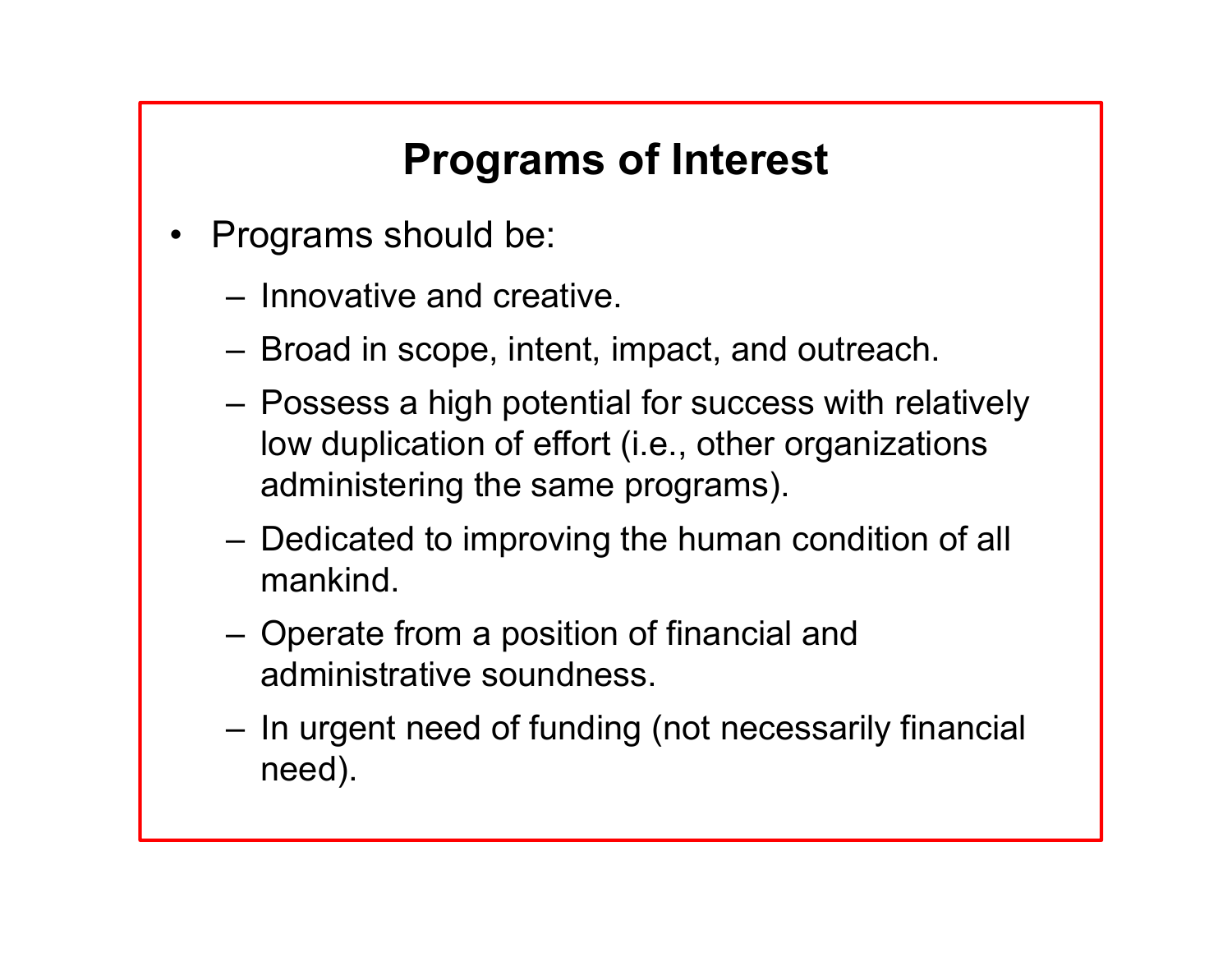## **Grant Guidelines**

- • Grant range is from \$20,000-\$75,000 over a one-year period.
	- Average grant is \$45,000.
- •Grant deadlines are February 1 and August 1.
- • Organizations may submit one request in a 12-month period.
	- – Includes colleges and universities with several departments/outreach programs.
- •Applications must be submitted online.
- •IDC is limited to 12%.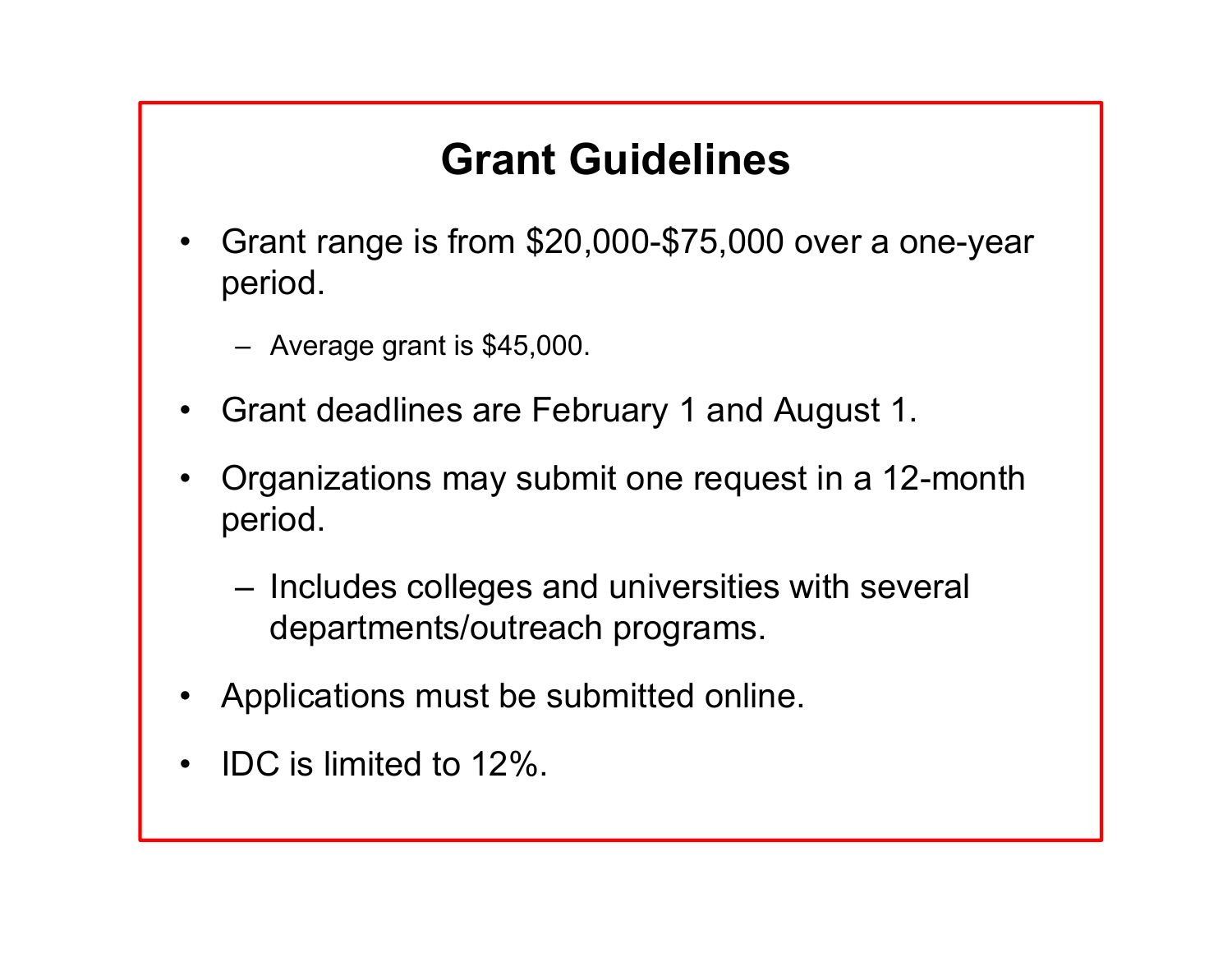## **Application Overview**

- • Key Information Required (most sections have character limits)
	- Organization information provided by Betsy
	- Itemized project budget with justification
	- Detailed program description narrative addressing the 5 Ws (who, what, when, where, and why) and how. No character limits. Recommend 3 pages max.
	- Measurable short and long-term objectives.
	- Evaluation plan.
	- Pros and cons of funding the program.
	- Plans for growth/sustainability.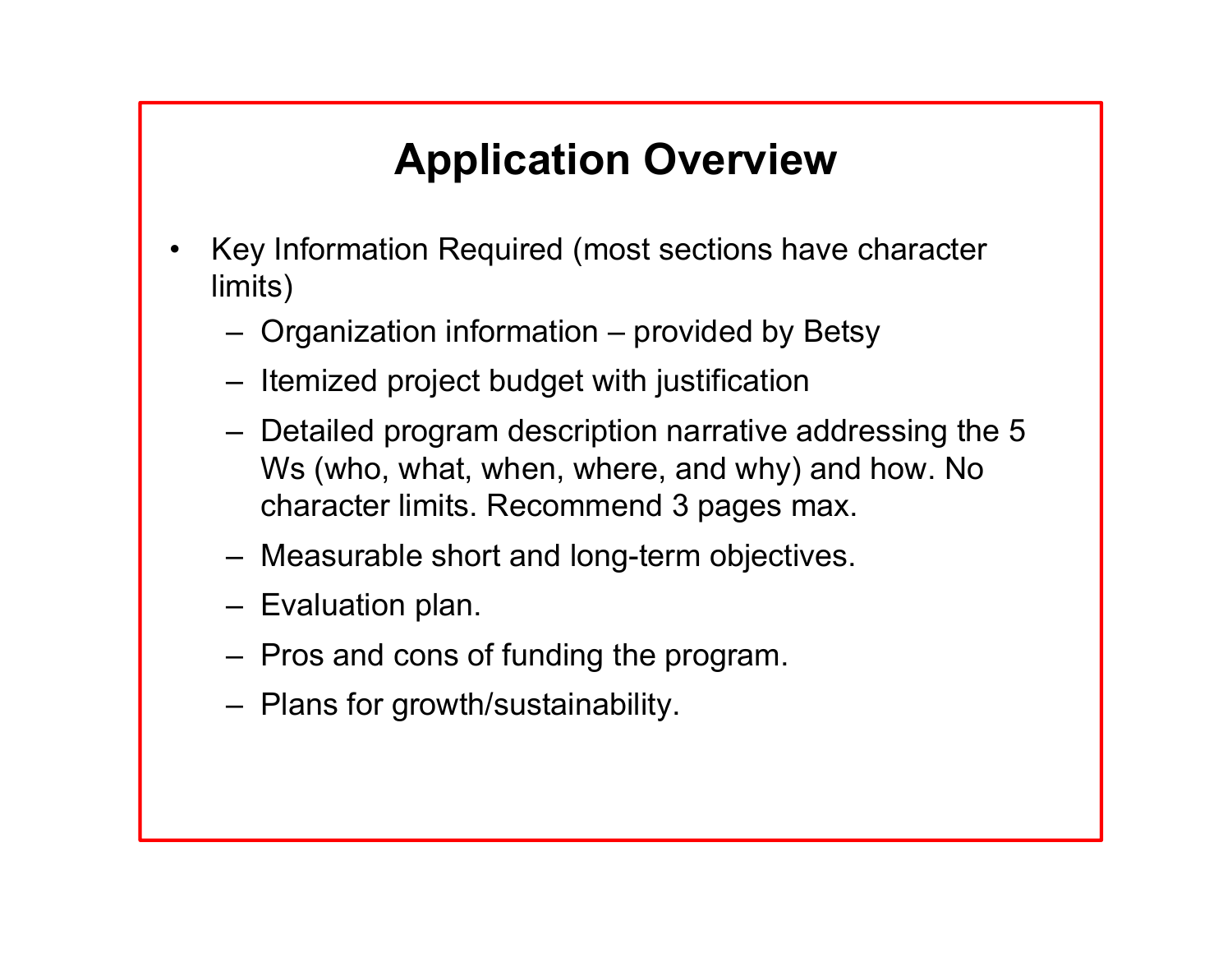#### **UNM Timeline**

- •Issue call for internal proposals - early September
- $\bullet$ Pre-proposals due Oct 11<sup>th</sup>
- •Down select to a single proposal early November
- • Betsy to work with PI to submit final application by Feb 1 deadline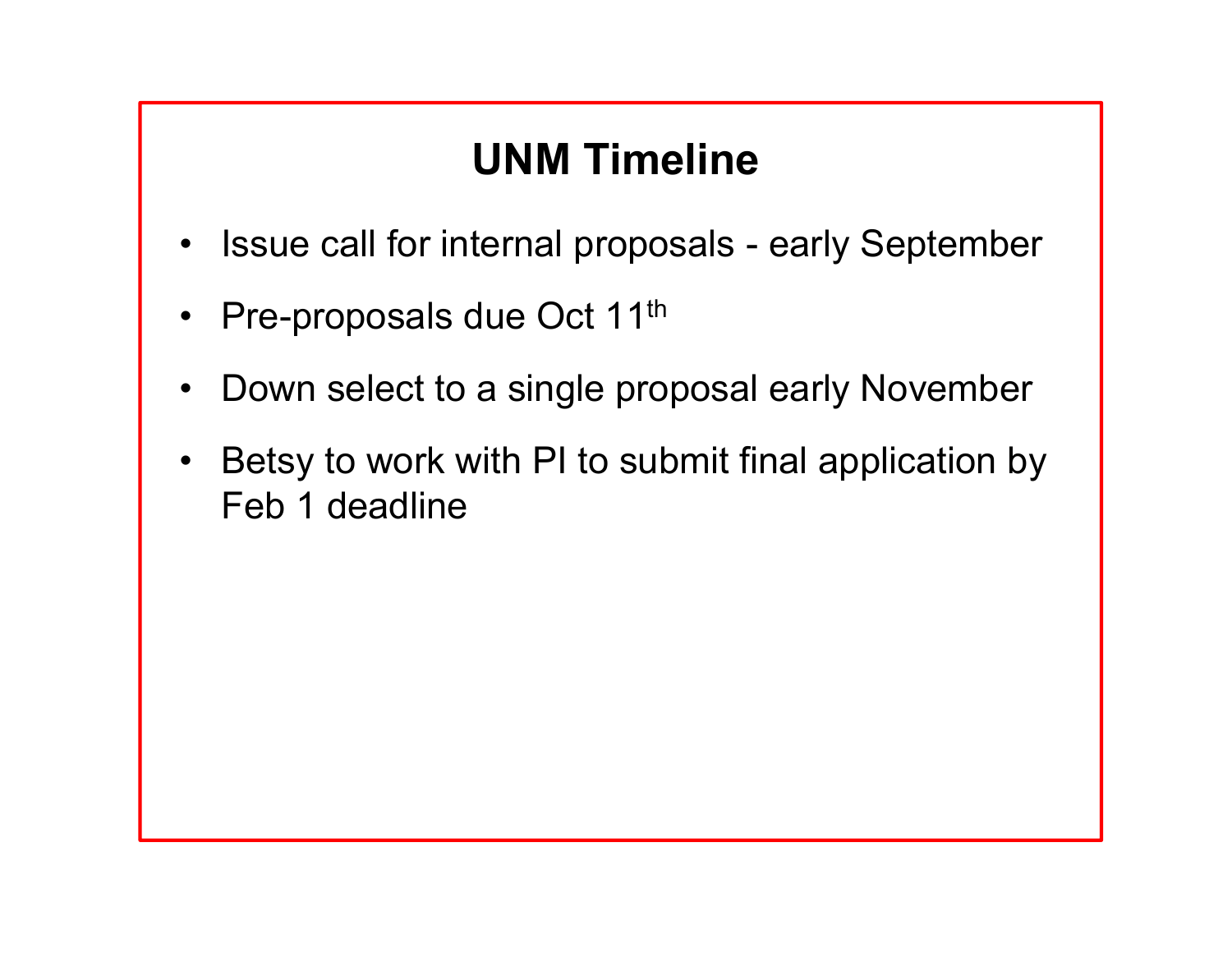### **Honda Grant Process**

- • Decision process takes approximately 3 months from deadline date to awards.
- Phase I applications submitted by the deadline date are reviewed.

– Approximately 250 applications received per deadline.

- $\bullet$ Phase II – Top 8-10% are selected for site evaluations.
- •Phase III – Board meets to make final decisions.
- •On average, 27 grants are awarded per year.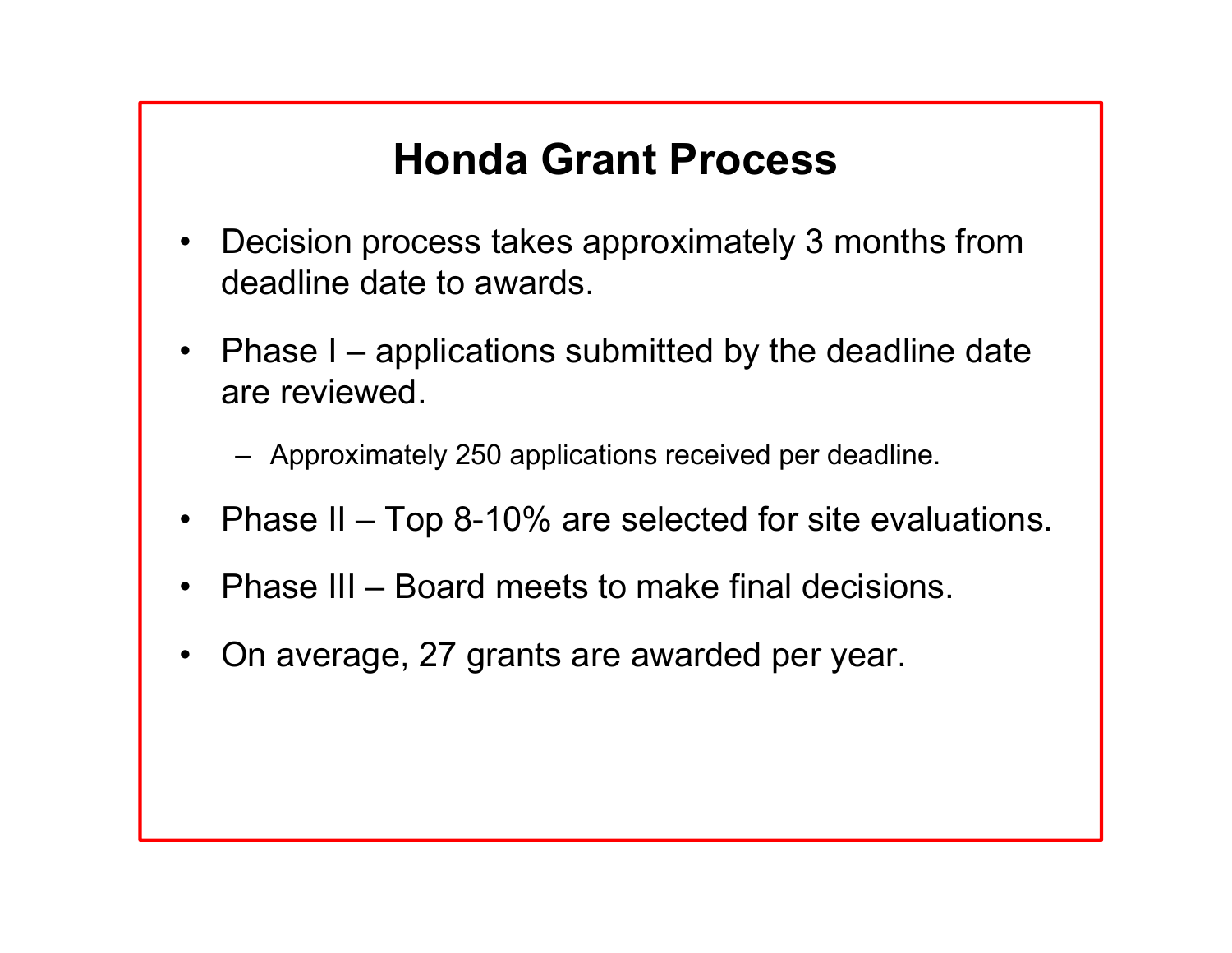### **2015 Grant Awards**

**Recipient** – Brighter Futures for Children of Prisoners **Amount** - \$45,000 **Description** – Children are matched with college or professional mentors who provide 12 hours of mentoring per month for at least one year. Includes yearround STEM activities, weekend summer camp, Saturday workshops and resources for families.

#### **Recipient** – Circus Sarasota

**Amount** - \$35,761

**Description** – 70 high school students use scientific concepts to design and construct a life-size circus machine. Videotaped project is shared with 1,600 5th graders at 16 elementary schools to construct a version of the machine in their classrooms.

#### **Recipient** – Dayton Crayons to Classrooms

**Amount** - \$60,000

**Description** – Support a "free store" resource center that provides teachers from low-income elementary schools with hands-on science kits and middle and high school teachers with science laboratory equipment, math measurement tools and consumable supplies needed to instruct students in STEM.